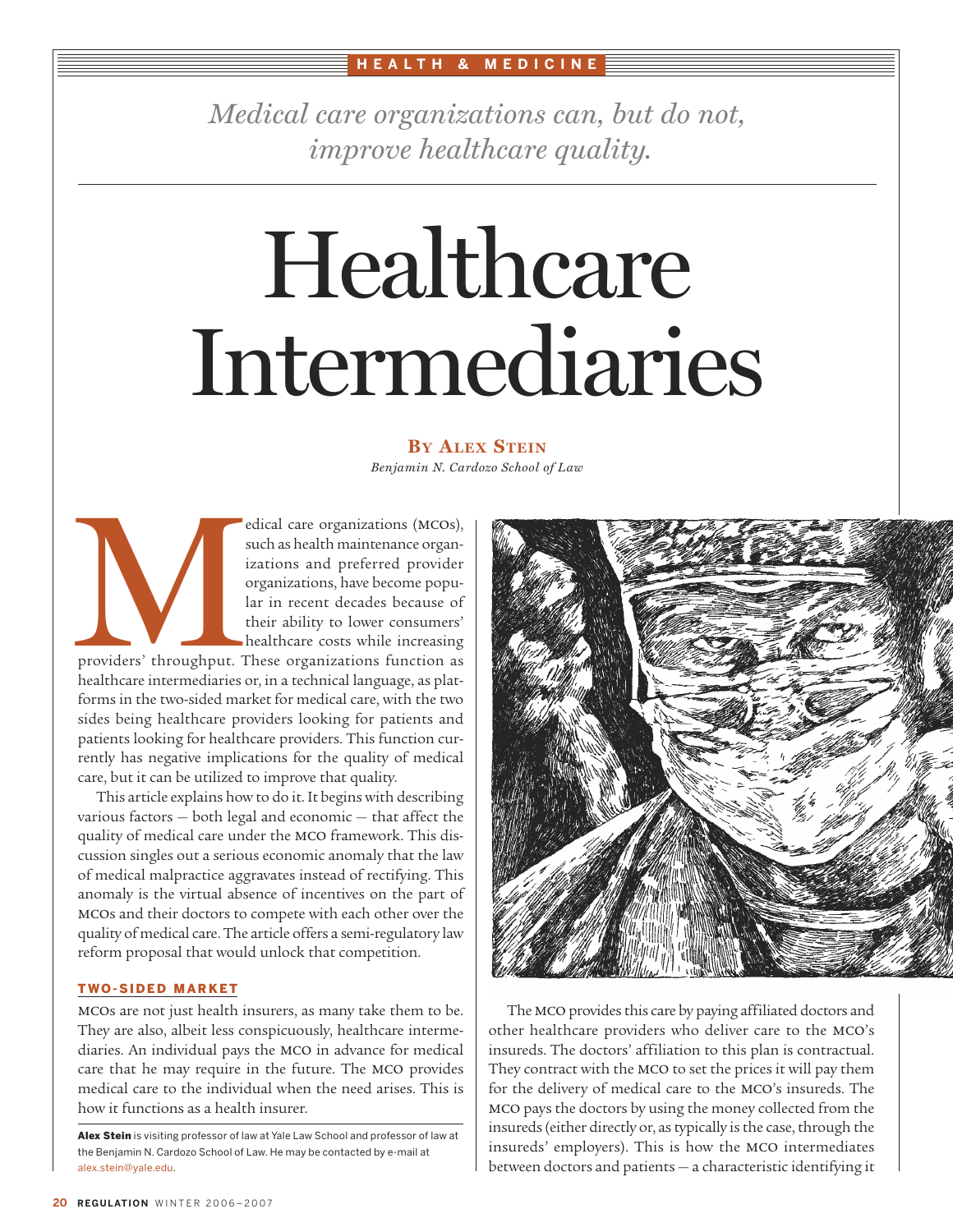as a platform in a two-sided market. It is here where my account of mcos' economically perverse incentives begins.

PLATFORM ECONOMY To understand these incentives, consider the simplest example of a platform in a two-sided market: a videogame console such as Sony's PlayStation or Microsoft's Xbox. These platforms effectuate transactions between the sellers of videogames (such as Bungie or EA Sports) and gamers. In this example, buyers and sellers cannot transact without the platform (no matter what transaction costs they are willing to expend). To play *FIFA-07*, a soccer enthusiast cannot just purchase the program from EA Sports; he needs Sony's or Microsoft's console to run the program. Without the platforms, game-programmers would not have buyers. A platform developer thus needs to design a platform that attracts many gamers and thereby induces gameprogrammers to develop games that port to its platform.

In other two-sided market scenarios, buyers and sellers theoretically are able to transact with each other, but their transaction costs are too high to make it happen. A seller, for example, may be willing to sell its product for, say, \$100 to an individual buyer. The buyer, however, would not buy the proda profit by collecting a fee from both buyers and sellers. For example, it may charge a \$10 access fee to each buyer in exchange for its undertaking to the buyer to sell her the product for \$60. To be able to deliver the product for that price, the platform needs to secure the appropriate contract with the seller. Making and executing such contracts is much cheaper than making and executing a collective agreement that embodies 1,000 buyers' undertaking to buy 1,000 products for \$60,000. The platform, therefore, generates economy of scale that benefits both the seller and the buyers of the product.

By using its expertise in the market for this and similar products, the platform also generates information. It reliably informs buyers about the products' availability, variety, and prices. It reliably informs sellers about the buyers' demand for the products. When a product's potential buyers and sellers do not have this information, they often decide not to transact. These failed transactions could have been mutually beneficial to buyers and sellers.

For the right price ("the access fee"), the platform can remove the coordination and asymmetric-information obstacles for such buyers and sellers. The fee is a fraction of the buyers' and the sellers' combined saving in transaction costs. In



essence, the platform pockets the agreed-upon part of its end-users' saved expenditures on acquisition of information and coordination.

THE MCO PLATFORM This is what mcos basically do. They sell plan members (the insureds) the right to receive medical care from doctors who contract to act as care providers under the plan's conditions. This right is sold in the form of insurance: a patient's entitlement to medical care depends upon need. To avoid moral hazard (overuse of medical care), an MCO also introduces a system of co-payments and deductibles. This system requires a patient to

uct because \$100 is too expensive. He would only be willing to pay, say, \$70 for the product — a price the seller would gladly accept as well if she had at least 1,000 buyers rather than just a few. In the 1,000-buyers scenario, the seller might even be happy to sell the product to each buyer for \$60. There may be 1,000 or more potential buyers for the product, but they are dispersed and consolidating them would be too expensive.

A cost-efficient platform, however, may still effectuate the product's sales. To be cost-efficient, a platform needs to make pay a fixed fee (say, \$30) for each delivery of a medical service listed in the plan. The fee is paid to the service's provider in addition to the payment that she recovers from the mco. The co-payment becomes part of the price that the affiliated doctor receives for service.

The MCO also stipulates in advance the deductible amounts by which it will reduce its payment toward a patient's medical bills. The economic effect of these deductibles is similar to that of co-payments. Both are part of the access fee that the plat-

*MORGAN BALLARD* MORGAN BALLARD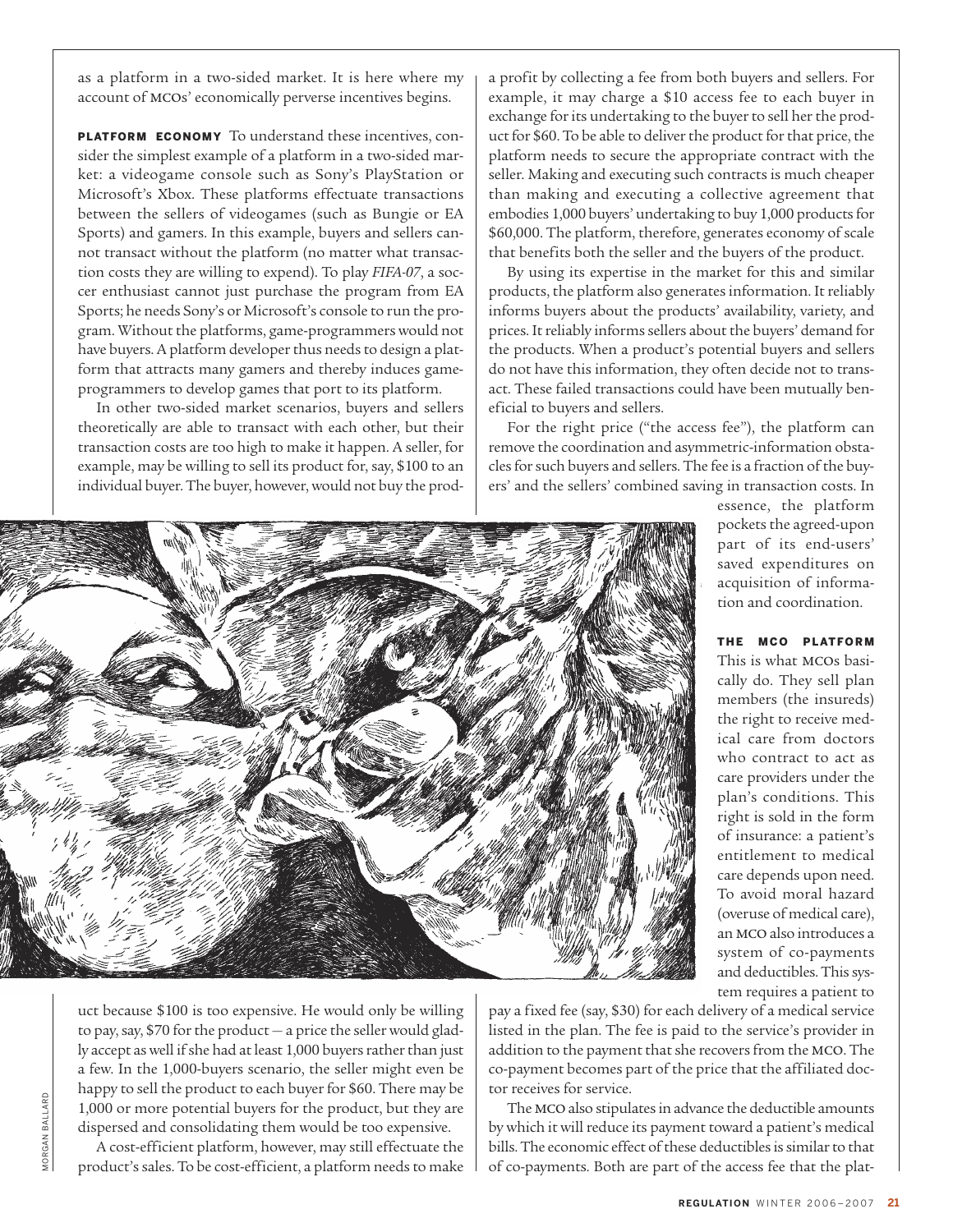form  $-$  the MCO  $-$  charges the buyer (the patient) for consuming medical care at an attractive price that the buyer agreed to and paid in advance. To make those prices attractive, the mco negotiates them with doctors and other "in-network" healthcare providers. To obtain the seller's position on the platform and the consequent access to the numerous buyers that the platform consolidates, doctors commit themselves to service the mco's plan members for discounted prices. Doctors recover those prices directly from the mco (patients' co-payments are only a modest addition to those prices).

Price discounts to which doctors commit themselves are the fee that they pay for the access to the mco's platform. The access fee that a patient pays is a more complex figure. This figure equals the difference between the patient's payment to the mco and the "direct insurance value" of the medical services covered by the mco's plan. This value equals the price of insurance negotiated directly between patients and doctors in a hypothetical collective bargain.

cares about. The platform cares about the price structure only when it affects the aggregate price level. When the price structure drives away paying users or reduces the number of chargeable transactions, the platform restructures the price. The possibility of increasing the number of paying users and chargeable transactions also induces the platform to restructure its access fees. To increase the number of paying users and chargeable transactions, the platform may even decide to decrease the price level per transaction. For example, in order to attract 95 additional end-users to each side of the platform, a platform with five end-users on each side would be willing to decrease its \$100 price level per transaction to any amount above \$5.

**PURSUIT OF QUALITY** Crucially to the quality of medical care, platforms do not care much about the quality of the traded goods. For a platform, the good's optimal quality is one that attracts the greatest possible number of paying users and chargeable transactions. This incentive for maximizing the

The current MCO system entices employers to contract with the cheapest MCOs and encourages bad doctors to join MCO practitioner pools.

Finally, a patient always needs to pay a lot more if he goes out of network. This requirement encourages patients to patronize healthcare providers with whom the mco has struck agreements. The consequent increase in the number of patients encourages healthcare providers to join the mco's network.

**SETTING PRICES** The aggregate access fee that a platform recovers from its end-users (e.g., game-makers and gamers, doctors and patients) determines the platform's price level. To generate profit, a platform's price level always needs to be a positive amount. A platform's price structure, on the other hand, can distribute the price level unevenly between endusers. A platform targeting the price level of, say, \$100 per transaction may charge this whole amount to the end-users on Side A and let the end-users on Side B access it for free. A nightclub, for example, may require men to pay a \$100 admission fee while women can enter at no charge. An end-user's access fee can even be a negative sum; nightclubs may provide women with free drinks on Ladies' Night while men pay a steep cover charge just to enter.

For each platform, both the price level and price structure for individual participants are determined by the end-users' bargaining positions. The regular supply-and-demand economy is at work. To the extent the market permits it, each end-user wants to modify the price structure by reducing the access fee that he individually pays the platform. Both sides of the platform thus collectively attempt to reduce its price level.

The aggregate price level is the only thing that the platform

economy of scale explains platforms' specialization in mass consumption goods. Acting upon this incentive, platforms tend to effectuate transactions with goods that only have the average or below-average quality.

There is nothing intrinsically wrong with those transactions. When buyers know exactly what they buy and sellers know exactly what they sell, the trade is mutually beneficial. Problems emerge, however, when the information pertaining to the transaction is asymmetrical.

Consider a scenario in which information about the good's quality is known only to the sellers. The platform's opposite side — the buyers — do not have this information. They do know, however, that the sellers have the information; and the buyers may expect to receive it through the platform. Unfortunately, neither the sellers nor the platform can credibly communicate this information to the buyers. Every potential buyer knows that sellers always speak favorably about the goods they want to sell. There is also nothing special in the platform to make the sellers' assurance credible. On the contrary: the platform is interested in simply increasing the number of paying users and chargeable transactions, and the buyers know it well. Information about the good's quality consequently remains asymmetrical.

In a world without transaction costs, this would not be a problem. Any user facing informational asymmetry would be free to assume the worst about the traded good and do what is good for her. The sellers and the platform would consequently have to find ways for making credible assurances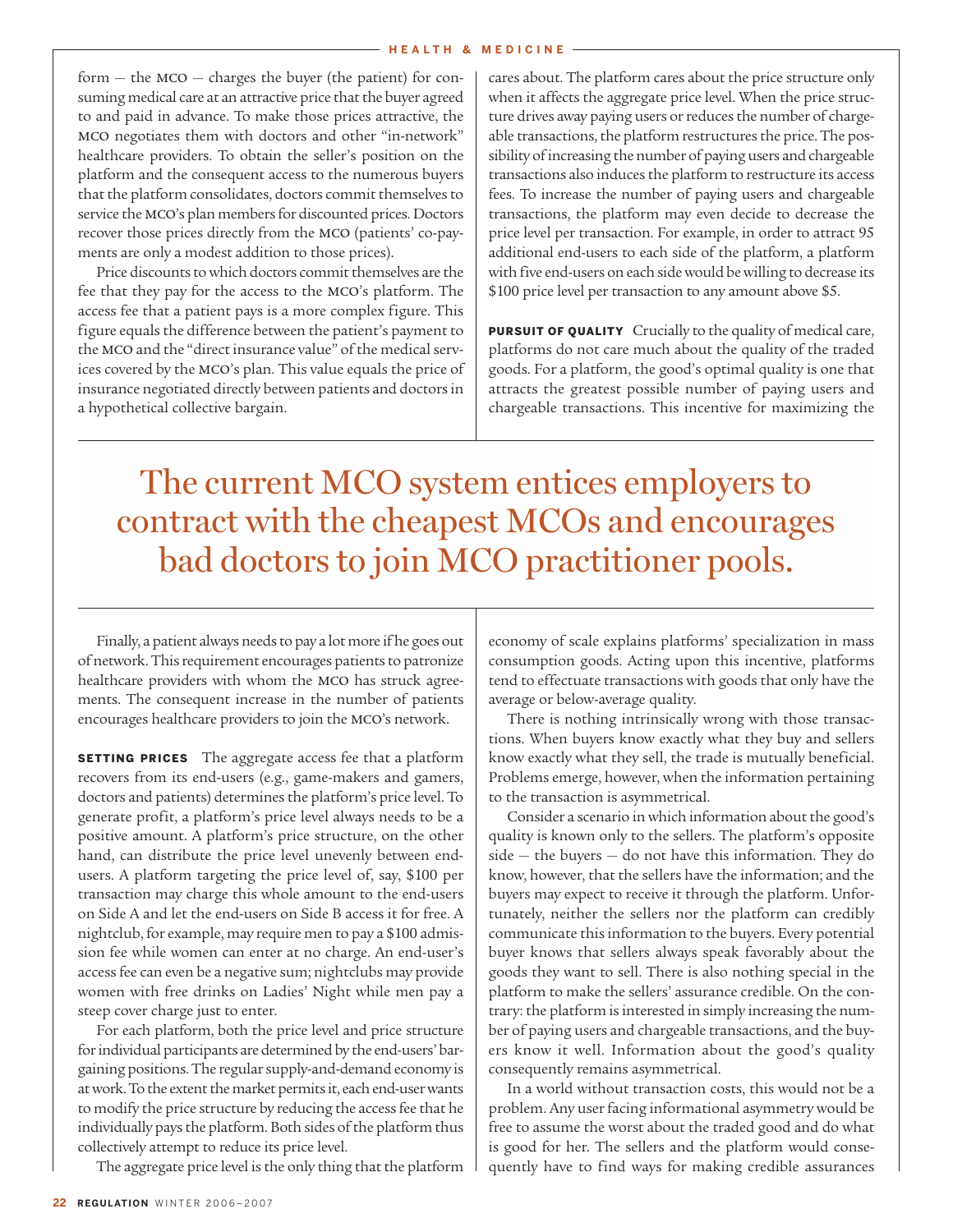about the good's quality. Failure to do so would transfer prospective buyers to competitors. Regrettably, however, a world without transaction costs is not ours. Transaction costs are part and parcel of any economic reality. Economic analysis, therefore, should focus on the users' platform-selecting and disembarkment expenses. Those expenses are decisive. When they are low, informational asymmetry is not a big problem. When they are high, informational asymmetry constitutes a serious problem that the market cannot resolve.

With mcos, these expenses are substantial. By and large, a person's membership in an mco's plan is determined by her employment benefits package. This is how most people come to occupy the buyers' side on mcos' platforms. Those platforms are selected predominantly by people's employers. A person's employer may select an MCO by evaluating the quality of its medical services against its price. In a more realistic scenario, however, the employer shortlists the cheapest mcos that appear to be of acceptable quality.

In either scenario, employees cannot expediently participate in the mco's selection. The collective-action problem blocks their participation in that important decision. Employees are numerous and dispersed, as well as diverse in their job-related motivations and incentives. For that reason, they cannot consolidate into a collective entity that speaks with one voice in order to bargain with mcos. Nor can they adequately negotiate the mco's identity and plan conditions with their employers. There is, therefore, no counterbalance to the employer's incentive for shortchanging employees' healthcare. (A slight hope that unionization will do the trick would likely be dashed away by the new set of agency costs.)

An employee also cannot easily switch from one mco to another. To move privately to a new mco, she needs to obtain information about the quality, scope, and price of medical services that it offers. Subsequently, the employee needs to evaluate this information. Among other things, this evaluation needs to account for the employee's medical needs, both present and future. Together with the high price of private medical insurance, all this makes the contemplated switch costly and uncertain at once.

mcos know all this very well. Their strategy, therefore, is to attract as many large employers as possible in order to have as many people as possible on the buyers' side of the platform. This strategy diversifies the risks that mcos insure against. The randomized assembly of an mco's patients will include those whose medical needs will be modest relative to their payments to the mco, and those on whom the mco will have to spend a lot. Most patients, however, will incur medical expenses that fall in the average.

POOLING DOCTORS Another part of the mco's strategy is to find doctors willing to deliver medical care at attractively discounted prices. The mco finds those doctors by offering them a massive and steady supply of patients. The mco also works to increase the number and variety of participating doctors. Making both sides of its platform densely populated increases the mco's profit.

An mco's selection of doctors consequently becomes as

randomized and perfunctory as its recruitment of patients. To shield itself from liability for medical malpractice, an mco only needs to verify its doctors' formal credentials (education, training, and work experience). Subsequently, the mco needs to formalize the doctors' price-discount commitments, fix their status as independent contractors as opposed to employees (for whose actions the mco would be legally responsible), and start reaping the platform's benefits.

The mco platform consequently allows bad, average, and good doctors to pool with each other. Stellar practitioners with an independent and virtually endless supply of patients would not provide discounted services to mcos because those doctors have no economic incentives for joining the platform. Bad doctors do have such an incentive. For them, pooling with good and average doctors is an attractive business strategy.

On the mco"all aboard" platform, this pooling reaches its extreme because patients are generally unable to distinguish between good, average, and below-average doctors. Bad doctors exploit this asymmetrical information, as well as the fact that average and even good doctors are still better off staying on the platform than opting out. For them, the optimal strategy is to benefit from the platform's massive supply of patients and streamline the provision of medical care.

The quality of care that these pooled doctors deliver would thus likely fall, given the incentives of the system. Altruism, good conscience, self-image, and the doctors' culture of "doing the right thing" would temper this patient-unfriendly incentive. This mitigating effect, however, cannot be expected to eliminate the pooling of doctors and its harmful consequences. The intermediated healthcare system would therefore give a patient less than what she paid for.

In this system, only a few doctors would be able to separate themselves from others by establishing strong professional reputation among patients. After establishing this reputation, however, the doctors would have every incentive to leave the platform. The pooling problem will consequently persist.

#### RACE TO THE BOTTOM

Medical malpractice law does not solve this problem. On the contrary, it exacerbates it. The law requires doctors to provide patients with customary care. This level of care is defined by the standards evolving within the relevant medical profession or specialty. This insider criterion tells a doctor that she would not assume liability for malpractice if she aligns with what other doctors do. Doctors therefore can collectively reduce the level of care and reduce their malpractice risk. By placing doctors on the same platform, the intermediated healthcare system facilitates this race-to-the-bottom dynamic.

**MCO AS MONITOR** MCOs are best positioned to select and monitor doctors for quality of their services. The law, however, gives mcos every incentive not to do it. An mco's liability for medical malpractice crucially depends on its contracts with the negligent doctor and the injured patient. When the MCO has an employment contract with the doctor, it becomes vicariously liable. When the doctor acts as an independent contractor, however, vicarious liability does not attach. The mco,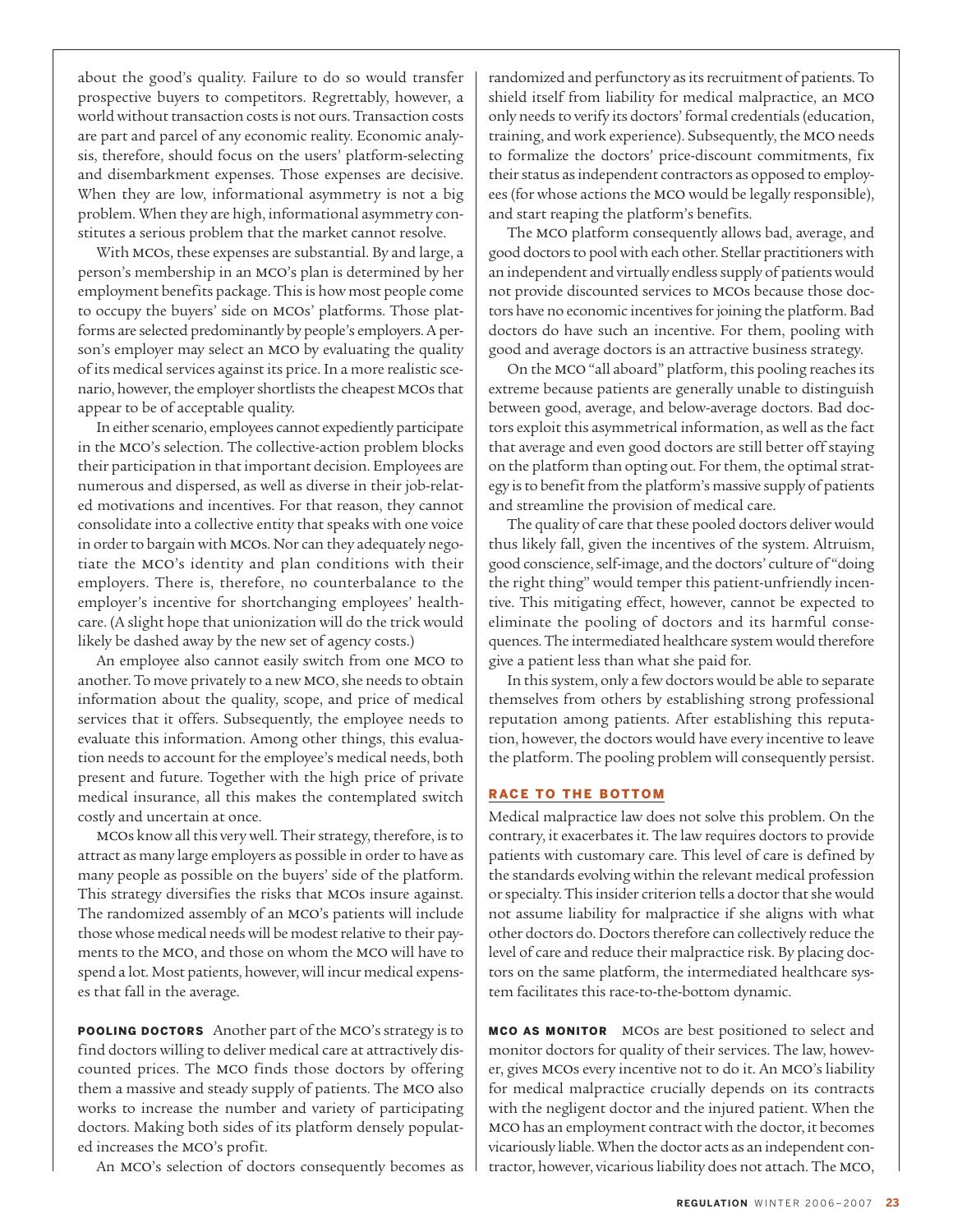therefore, can disassociate itself from its doctors' malpractice by making contracts that establish and unequivocally communicate to the patient the doctor's independent-contractor status. The mco may still assume institutional liability for negligently credentialing the doctor, but it can easily avoid that liability. To achieve this result, the mco only needs to ask about and verify its doctors' education, training, and other relevant credentials. Absence of selection and monitoring incentives on the part of the mco thus further induces the pooling of good, average, and bad doctors.

POOLING PATIENTS Courts try to decide cases correctly, but do not always succeed. Every liability system therefore needs to shape its rules in a way that accounts for the inevitable presence of adjudicative errors. The medical malpractice system generally fails to do so. This system gives a patient an inalienselected doctors. This competition could help an honest patient to obtain quality care for a price that does not subsidize the opportunistic tort plaintiffs.

#### RECOMMENDATIONS FOR REFORM

There is a misalignment between mcos' incentives and the social good. The law therefore needs to step in and fix the incentives. Making mcos institutionally liable for their doctors' malpractice would force the mcos to closely monitor doctors and exercise care in their selection. mcos should assume this liability irrespective of their doctors' formal status as employees or independent contractors. Malpractice victims should have a right to recover compensation from their mcos.

This institutional liability should be based on a menu of agreements. Any doctor working through an mco's platform

# Making MCOs institutionally liable for their doctors' malpractice would force the MCOs to closely monitor doctors and exercise care in their selection.

able right to recover full compensation from his doctor in the event of injury that results from the doctor's negligence. This compensation may be a skyrocketing amount. The patient and the doctor cannot make a contract that eliminates or downsizes this entitlement. The doctor's liability for malpractice is fixed by the law of torts, which the patient and the doctor cannot unmake.

This regime allows opportunistic patients to exploit the presence of adjudicative errors by suing non-negligent doctors for malpractice. As a result, the cost of medical care increases for all patients. Doctors' pricing decisions account for opportunistic lawsuits and the ensuing payouts. Unable to differentiate between honest and opportunistic patients, doctors make those decisions for all patients and subsequently charge the same treatment price (to the patient or the mco).

After finding a good doctor, an honest patient may want to, but cannot, separate from this pool by undertaking not to sue the doctor or, more realistically, by making a contract that caps her prospective entitlement to compensation. By making any such agreement ineffectual, the law effectively forces an honest patient to subsidize the opportunists.

SUPPRESSING COMPETITION By doing all this, the medical malpractice system suppresses three competitive dynamics. First, it motivates mcos to operate predominantly as financial institutions without competing with each other over the quality of medical care. Second, it dilutes doctors' incentives to compete with each other professionally. Third, it does not allow patients to compete with each other by utilizing offers to remove or reduce the malpractice liability threat from and the MCO itself would have to offer a patient an agreement under which the mco assumes full liability for the doctor's malpractice. In addition to this baseline agreement, the mco and the doctor should be allowed to offer the patient any limited-liability agreement, as well as an agreement that removes the malpractice liability completely (except for intentional torts). To protect consumers, the law also should require that mcos supplement each agreement on their menus with a simple plain-language explanation of the agreement's basics.

Under this arrangement, medical services would be priced differentially. An agreement imposing full liability on the MCO would likely be most expensive. An agreement that completely removes liability from both the mco and its doctors would presumably be the cheapest. The in-between category of limited-liability agreements, also appropriately priced, would be virtually unlimited. A good example of such an agreement is a healthcare plan that limits the member's right to recover compensation for pain and suffering and other non-economic damages. This limitation may be absolute or it may cap non-economic damages by specifying the maximum amount of compensation.

This menu of agreements would substantially attenuate the asymmetrical information problem. The price-difference between the full-liability agreement and other agreements on the mco's menu is a fairly straightforward factor. This factor would credibly communicate the mco's internal assessment of its doctors' quality and propensity to commit malpractice. When the full-liability agreement is considerably more expensive than other agreements on the menu, the mco's assessment of its doctors' malpractice propensity would be partic-